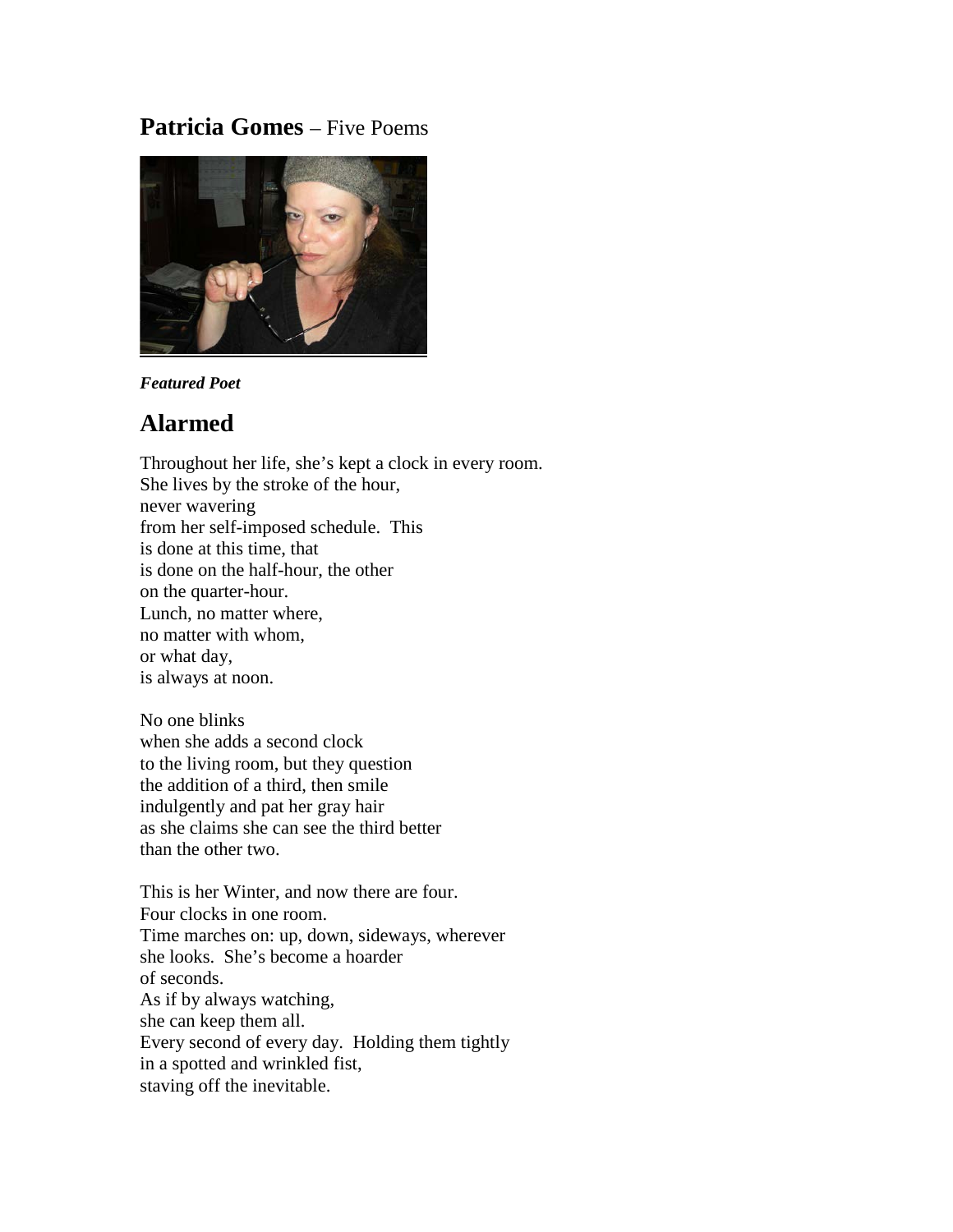## **Lili of the Sparkling Eyes / Lili at Four**

I'm content; she still asks my opinions. "I like the pink headband best," I say in the most serious of voices. "It looks stunning with your dark hair." Skinny legs and scabby knees, her posture changes, straightens, lengthens. Her chin lifts; her confidence rises from underneath her purple puppy tee shirt. She is a torera, La Matadora standing before her Bull, listening to the crowd shout her name.

### **Basic Skills**

I read lines of love poems between the claws of a sacred black cat as I inspected them for spider legs and shallow clues to any remaining sanctuary I missed on this first trip around the galaxy. The poetry saved me from hunger, freed the cat, brought world peace, then made tracks of its own for optimistic shell gathers to chase.

## **Using What I Have, as You Advised #1**

Loose ends are inescapable. Tangles, knots, frayed edges are a certainty where all else is uncertain. Belts, sashes, ropes and I'm persistently thirteen strings away from Unglued at any time in all directions, facing the onslaught of Yellow. Yellow coursing like lava, yellow,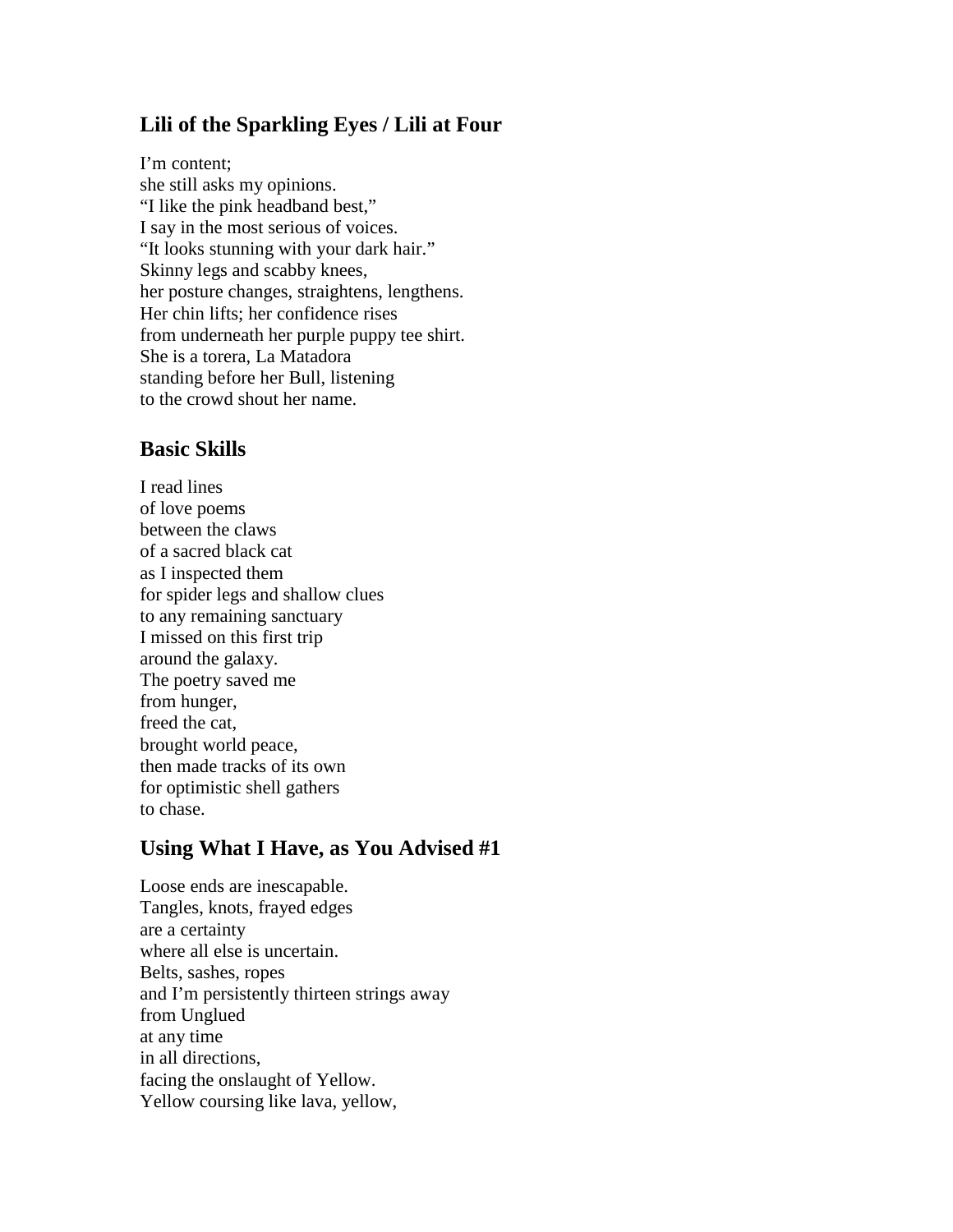the color of autumn leaves and ratty washcloths, industrial bathroom stalls and dinner plates in Hell Thirteen lousy strings away from superstition when all that's left *is* superstition. Chants and prayers, prayers and charms, charms and crystals that solve nothing, mean nothing until Yellow coats my vision, freezing my eyelashes to my face in the throes of abstract conjunctivitis. This is what I have, and this is where the madness lies; the capitalization of the y in Yellow, the insanity that allows the moon to bloat and fall onto city blocks of abandoned factories, row-after-row, setting them ablaze as oceans overflow, turning the whole mess to ice: hard, frigid, glassy. Glacial walls that can't be scaled, but they must be scaled because I'm late again.

#### Always

late.

Dead uncles shake their rotting heads in my direction and all I can offer is empathy because I get it, but this *is* what I have: loose ends, tangles, knots, and frayed edges. All are certain where everything is uncertain. Belts, sashes, and ropes in abundance where I'm persistently thirteen strings away from coming unglued at any time in all directions.